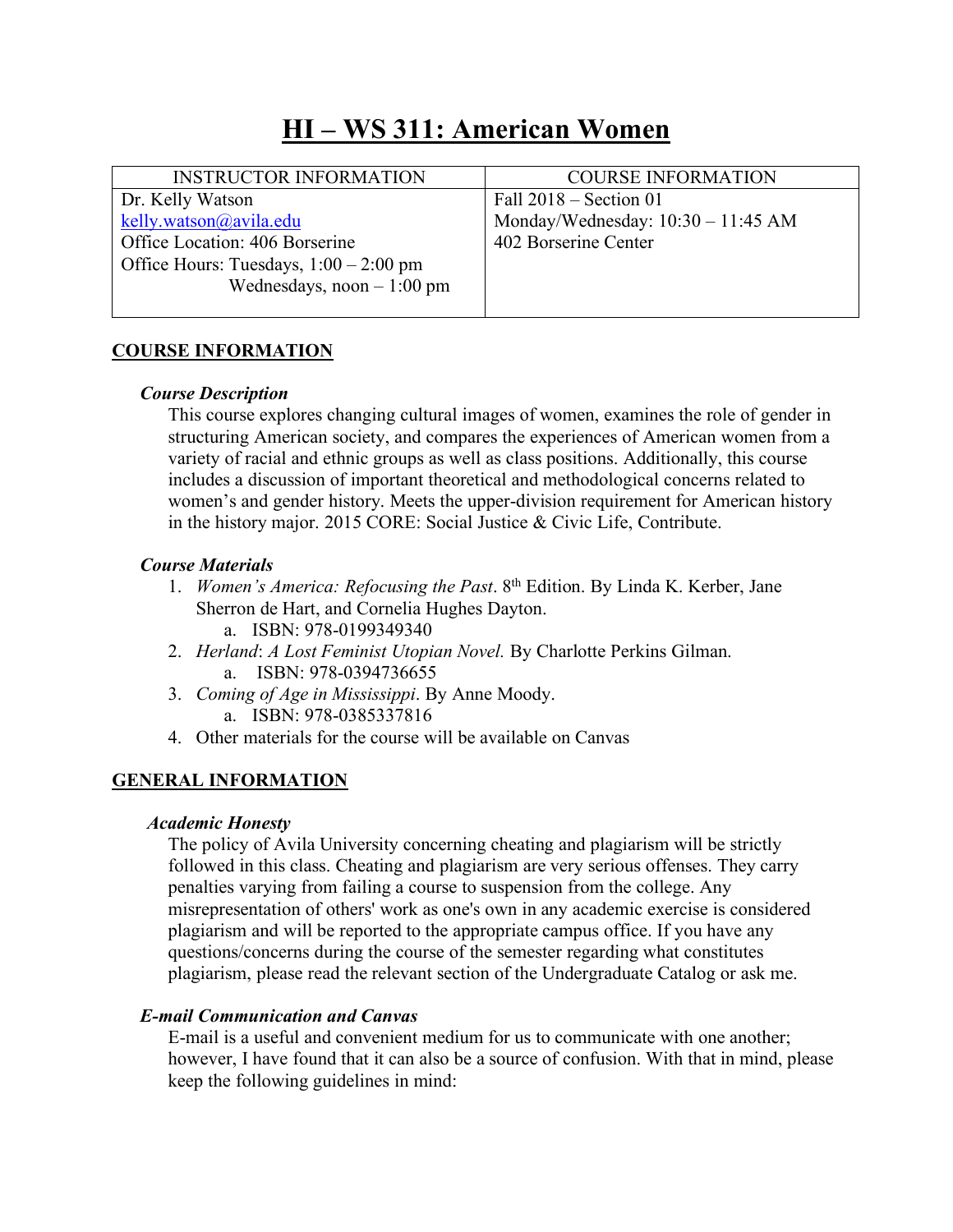- It is important to be professional in email communication with your instructor and fellow classmates. This means that you should include a proper greeting with my name and title (Dr. Watson or Professor Watson) as well as your full name and the course you are in. Be sure to write in complete sentences with proper grammar and spelling. I should not have to decode your message. I reserve the right to ignore emails that are not addressed properly, unclear, confusing, or disrespectful.
- I am always willing to respond to your questions over email, and I will try to respond within 24 hours. Although I strive to make myself available to students whenever possible, I am not accessible 24/7; keep this in mind when it comes time to take an exam or turn in a paper!
- I will not discuss grades with you over email nor will I provide answers to exam questions. If you would like to speak about your grade with me, please do so in person.
- Lastly, if you email me with a question that is clearly answered on the syllabus, I reserve the right to ignore or message or simply respond that you should check the syllabus on your own.

I will use Canvas to post assignment sheets, general announcements, etc., so please check it regularly. To access it, please go to **http://avila.instructure.com**

#### *Classroom Expectations*

You are all adults and I plan to treat you as such, but it never hurts to be reminded of proper decorum. Therefore, please abide by the following guidelines and remember to be professional and respectful at all times in this course.

- Arrive to class on time and stay for the duration (with the obvious exception of the occasional bathroom break or an emergency). If you must leave early, please let me know before class and exit the classroom quietly. Refrain from packing up your materials until the class is actually over.
- Do not eat during class (a drink is fine). Think of the classroom as your workplace. Would you eat breakfast in a meeting with your boss? I should hope not!
- Refrain from talking while others are speaking, reading non-course related material, listening to your music, etc.
- DO NOT TEXT or use your cell phone during class. Your phone should not be on the desk or in your lap. It should always be stowed away and silenced. I reserve the right to count any student as absent who is paying more attention to an electronic device than the class in session.
- I think that it should be obvious, but you also need to remove your headphones.
- The use of laptops, tablets, etc. is STRONGLY discouraged. However, if you feel that you need to use such a device, then you MUST sit in the back of the classroom to avoid potentially distracting your classmates. Furthermore, if it comes to my attention that you are habitually using your laptop, tablet, etc. for anything other than taking notes, you may be asked not to bring it back and your participation grade will be severely impacted.
	- o There have been numerous studies over the past few years that have conclusively demonstrated that we are not nearly as good at multitasking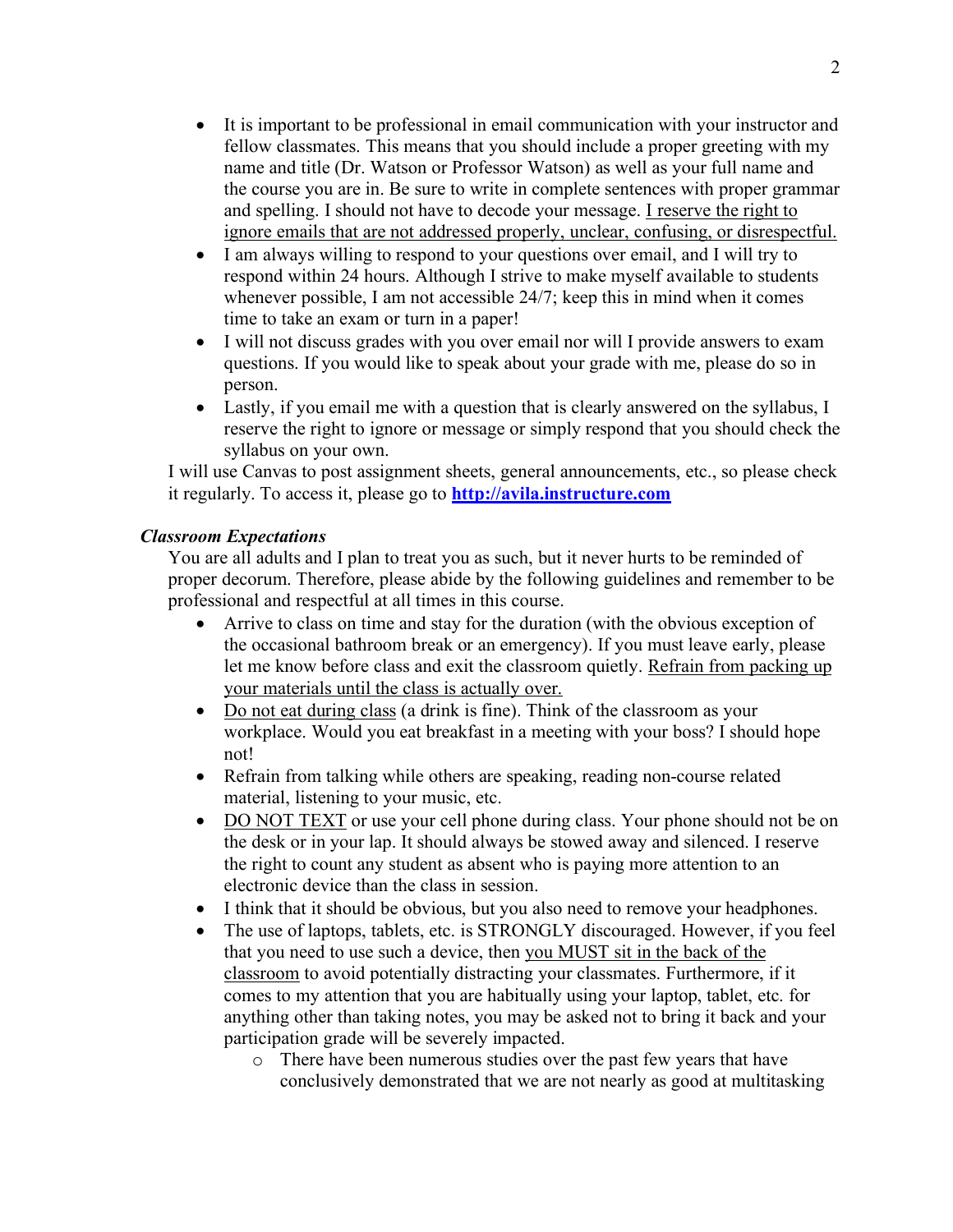as we think we are and that students who use electronic devices during class are almost always less successful than students who do not. If you consistently violate these classroom conventions, you will be asked to leave and your grade will be affected.

#### *Attendance Policy*

Consistent attendance is mandatory for success in this course, but you do not earn a grade simply for showing up. Every student is graded on participation, and you cannot possibly earn participation points if you are not present. However, I understand that students occasionally need to miss class for a variety of reasons. Each student is therefore afforded two absences (or one week of the course) before his/her grade is negatively affected. Excused absences may be issued at my discretion only and only in cases of genuine emergency. In other words, if you have a cold and don't feel well enough to come to class, your absence will not be "excused." This doesn't mean that you should come to class with the flu that is what your "free absences" are for. Proper documentation will be required for any excused absences.

Please remember that attendance requires both a physical and mental presence. With this in mind, things like sleeping in class, texting, wearing headphones, using your phone or laptop, reading outside materials, talking, etc. will negate your physical presence in that day's class and will be counted against you in your participation grade.

\*\*N.B.: If you participate in any Avila activities (i.e. a sports team, theater, etc.) that may interfere with your attendance in this class, you **MUST** provide me a physical list of games, highlighting those that will affect your attendance in this class. Failure to provide this will result in unexcused absences.\*\*

#### *Class Cancellation Policy*

If it is necessary for me to cancel class for some unexpected reason (illness, family emergency, inclement weather, etc.) I will inform you as soon as possible via e-mail. Please get in the habit of checking your e-mail before class. If there is a last-minute emergency, at the very least someone will leave a note for you on the board advising you that class has been cancelled. If for some reason none of those fail-safes work, feel free to invoke the 15-minute rule.

#### *Disability Services*

If you have a disability and require accommodations, please contact the office of Disability Services early in the semester so that your learning needs may be appropriately met. You will need to provide documentation of your disability to the Disability Services office before any accommodations are arranged. The office is located in the Hodes Center, call 816-501-3666 for more information or visit the website at http://www.avila.edu/student-services/disability-services-1

#### *Late Work and Make-up Policy*

I will NOT accept late work unless you have obtained prior approval from me or provide proof of the emergency (i.e. doctor's note, obituary, etc.) in a timely fashion. If you are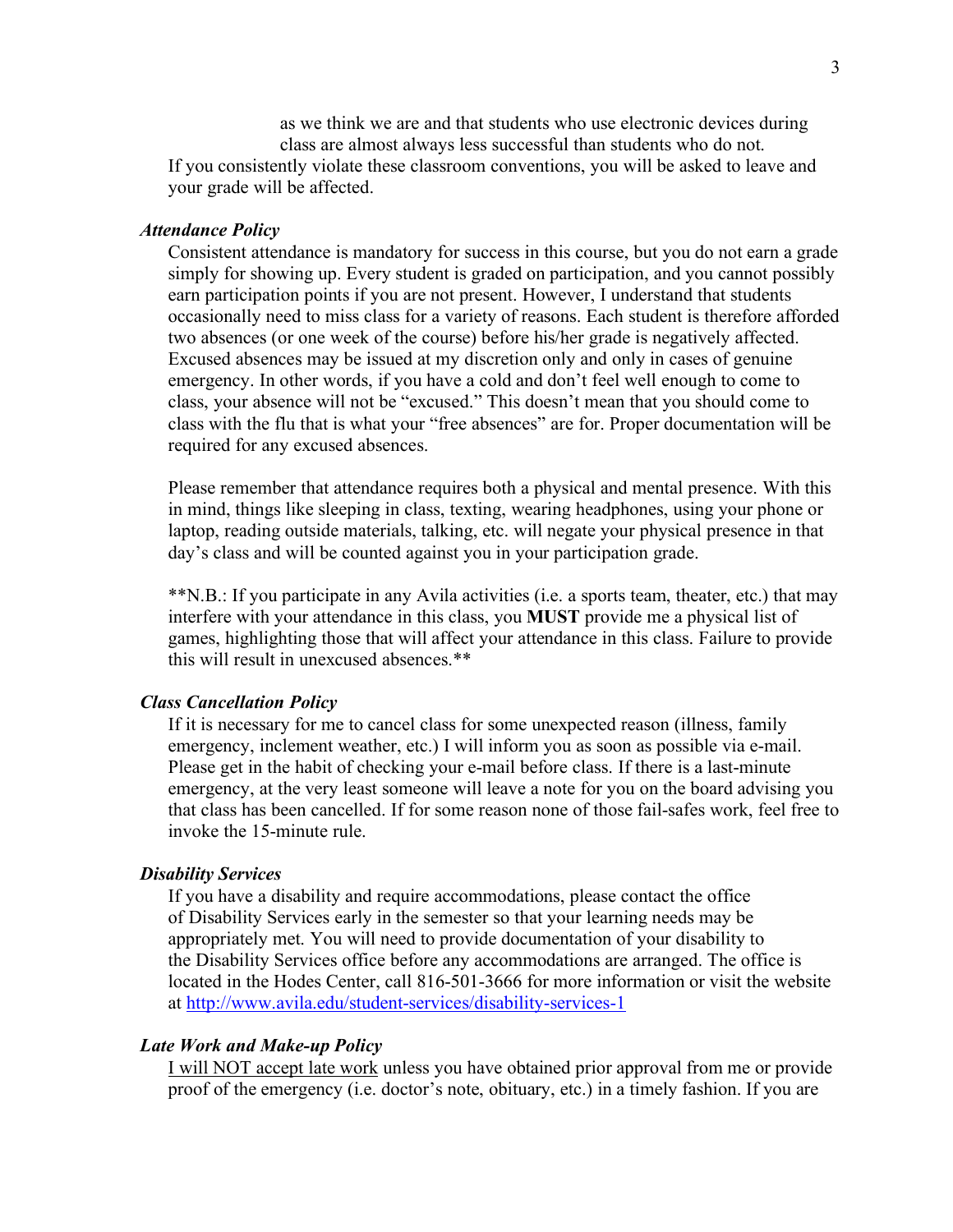having difficulty, please talk to me BEFORE the assignment is due. If you miss class on a day in which we have an in-class assignment, a quiz, or a test, and cannot provide documentation of an emergency I will NOT allow you to make up the work. However, if you speak to me ahead of time, we may be able to work something out.

#### *Progress*

It is your responsibility to keep track of your grades throughout the semester. I will not issue tentative grades or grade projections. I will not assign the participation grades (or tally attendance) until midterm and after the final exam and I will not issue preliminary grades. Assignment grades will be posted on Canvas for your convenience, but only after they have been returned to you. I am happy to meet with you in person to discuss your progress and contributions to the course.

#### **ASSESSMENT**

#### *Participation*

Your participation in class discussion is a significant part of your grade and is **not optional**. I will take attendance every class period and your presence is vital to your success and the overall success of the course. You must earn your participation grade; you do not get a C for showing up to class. Rather, your grade will be assessed based on the quality and quantity of your participation in discussions as well as your overall attentiveness (remember that you cannot earn participation points if you are not there). Your participation grade will be given in two parts, once at mid-term and once at the end of the course. If you have a particular concern about participating (such as a diagnosed anxiety disorder) please come to talk me ASAP and we can discuss strategies and options. If you wait until the end of the semester, I will not be able to assist you.

**General Rubric for Grading Participation:** This rubric is provided for you as a guide to gauge your participation throughout the semester. Please remember that not all items listed are applicable to all students and it is not always necessary to exhibit each characteristic in order to earn the associated grade.

- A: Attends class regularly and is well prepared. Takes good notes and/or remains consistently engaged in classroom activities. Asks meaningful questions regularly. Provides comments and new information in a consistent and equitable manner. Interacts with a variety of participants. Reveals a solid understanding of the topic and readings as evidenced by thoughtful responses and questions.
- B: Attends class regularly and is prepared. Takes good notes and/or remains consistently engaged in classroom activities. Asks meaningful questions regularly. Provides comments and some new information consistently. Interacts with a variety of participants. Reveals an adequate understanding of the topic and readings as evidenced by comments that rarely contain only superficial knowledge.
- C: Attends class regularly and is usually prepared. Takes notes and/or is mostly engaged in classroom activities. Asks meaningful questions on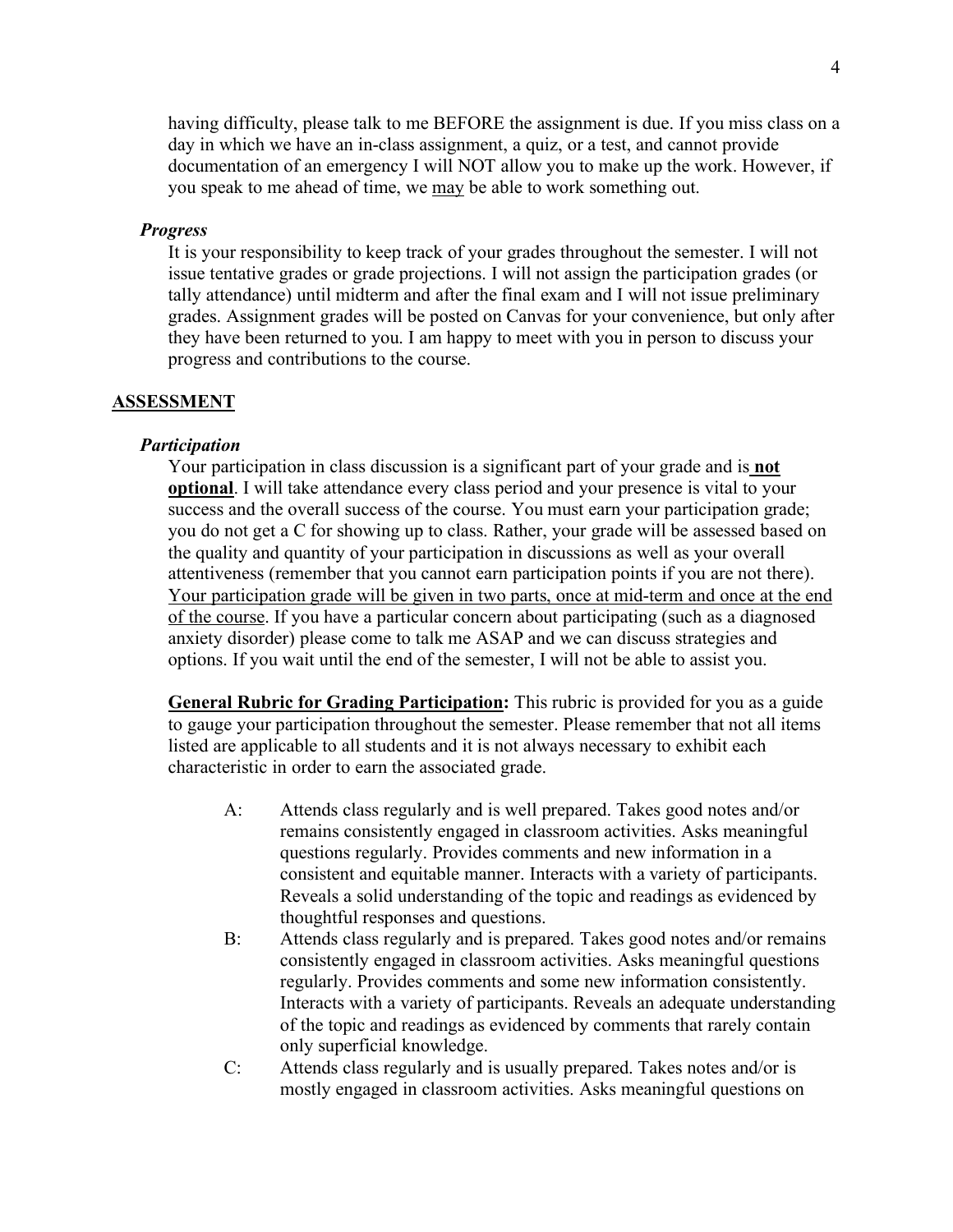occasion. Sporadically provides comments and new information. Interacts with other participants. Reveals a shallow understanding of the topic and readings as evidenced by loosely related comments.

D/F: Attendance is spotty and/or is rarely prepared. Does not demonstrate active engagement with the class. Rarely asks meaningful questions. Provides minimal comments and information to other participants. Reveals a lack of understanding of the topic and readings as evidenced by irrelevant or absent comments.

#### *Other Assignments*

Throughout the course, there will be other assignments at my discretion including inclass exercises, response papers, etc. These assignments will be tabulated as part of your participation grade.

#### *Reading Responses*

You will be required to write 5 reading responses during the semester. You will be placed in a group and your response papers will be due accordingly. Please see the assignment sheet for more details.

#### *Oral History Project*

For this project, you will conduct an interview with a woman who is at least 50 years old. Using the material from your interview, you will write a paper that places your interviewee within the larger context of 20<sup>th</sup> century US History and present these findings in class. Please see the assignment sheet for more information.

#### *Examinations*

There will be two in-class examinations. The first examination will cover material from the first half of the course, while the second exam will cover the second half of the course as well as the overall themes of the course.

#### *Assessment Breakdown*

|  | $\mathbf{A} = 1000 - 900 (100\% - 90\%)$ |  | $699-600$ $(69.9\% - 60\%)$       |
|--|------------------------------------------|--|-----------------------------------|
|  | <b>B</b> $899-800$ $(89.9\% - 80\%)$     |  | <b>F</b> $599-0$ $(59.4\% - 0\%)$ |
|  | <b>C</b> $799-700$ $(79.9\% - 70\%)$     |  |                                   |

|                                   | POINTS POSSIBLE | POINTS RECEIVED |
|-----------------------------------|-----------------|-----------------|
| Participation & Other Assignments |                 |                 |
| First half of course              | 50 points       |                 |
| Second half of course             | 50 points       |                 |
| Exam 1                            | 150 points      |                 |
| Exam 2                            | 150 points      |                 |
| <b>Reading Responses</b>          |                 |                 |
| Response 1                        | 50 points       |                 |
| Response 2                        | 50 points       |                 |
| Response 3                        | 50 points       |                 |
| Response 4                        | 50 points       |                 |
|                                   |                 |                 |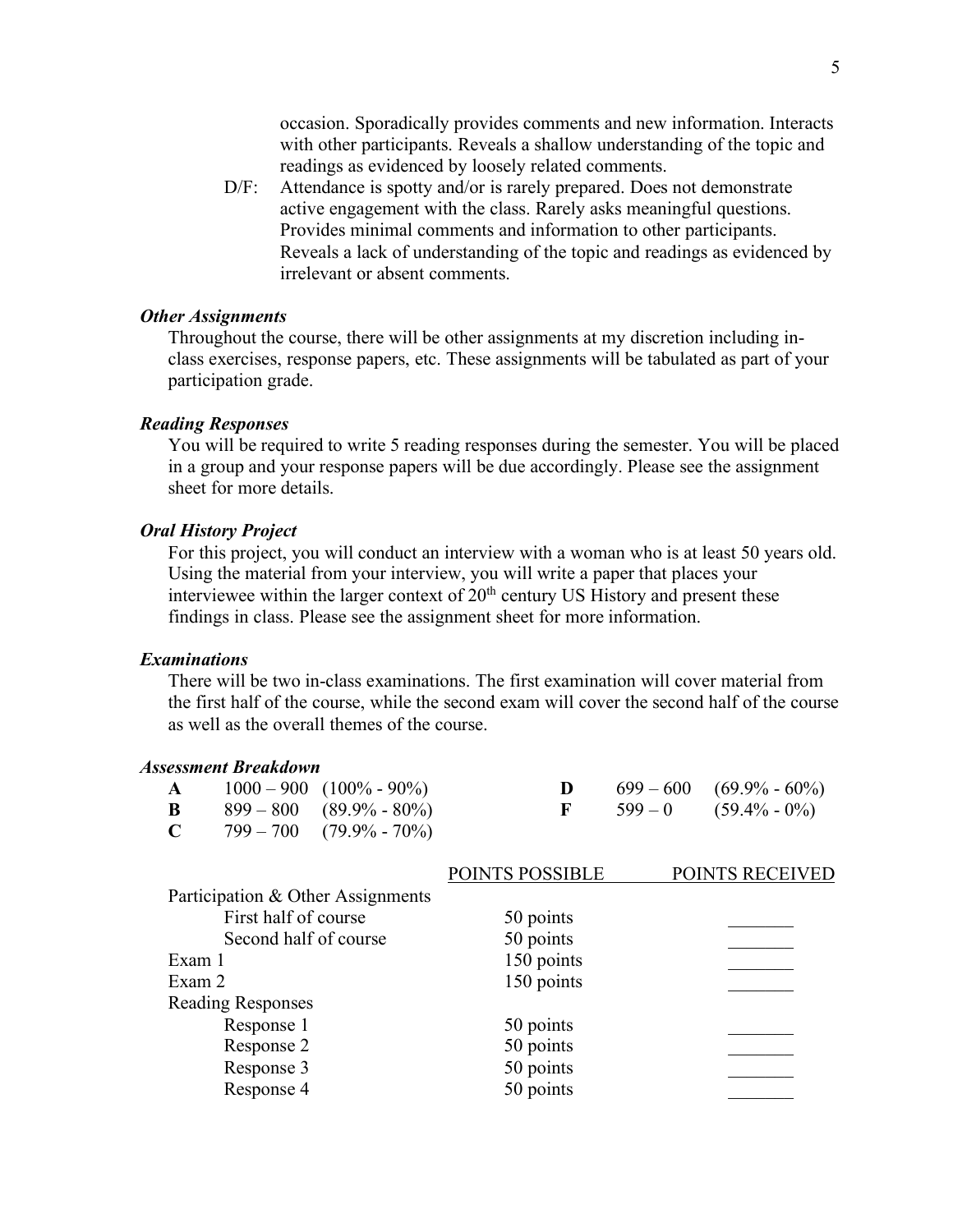| Response 5           | 50 points   |  |
|----------------------|-------------|--|
| Oral History Project |             |  |
| Proposal             | 50 points   |  |
| Presentation         | 100 points  |  |
| Paper                | 200 points  |  |
|                      |             |  |
|                      | 1000 points |  |

### **INTENDED LEARNING OUTCOMES (ILOs)**

#### *2015+ CORE*

#### **Social Justice & Civic Life – Contribute Level Outcome**

- 1. S3: Advocate for social justice and human dignity through working collaboratively and cross-culturally within and among diverse groups
	- a. Typical Means of Assessment: Participation in Class Discussions, Presentations, Oral History Project

#### *Departmental Outcomes*

#### **History Program Outcomes**

- 1. Knowledge: Identify and characterize the major questions of American and World history in terms of continuity and change using relevant political, economic, social, religious, and cultural institutions, traditions, and beliefs.
	- a. Typical Means of Assessment: Exams, Papers and other Written **Assignments**
- 2. Theory: Demonstrate an understanding of the effects of race, gender, class, ethnicity, or religion on the experiences of ordinary and extraordinary people of the past using current historical theory and methodology.
	- a. Typical Means of Assessment: Exams, Participation in Class Discussions, Papers and other Written Assignments

#### **Women's and Gender Studies Program Outcomes**

- 1. Describe the experiences of women from multiple perspectives of time, place, and the understanding of varied disciplines.
	- a. Typical Means of Assessment: Exams, Participation in Class Discussions, Presentations, Papers and Written Assignments
- 2. Demonstrate the ability to think, write, and speak critically about issues of gender in the contemporary world from the different perspectives of age, class, ethnicity, sexual orientation, gender identity, and race.
	- a. Typical Means of Assessment: Exams, Participation in Class Discussions, Presentations, Papers and Written Assignments
- 3. Articulate an understanding of the role that social power plays in the construction of privilege and identity.
	- a. Typical Means of Assessment: Exams, Participation in Class Discussions, Presentations, Papers and Written Assignments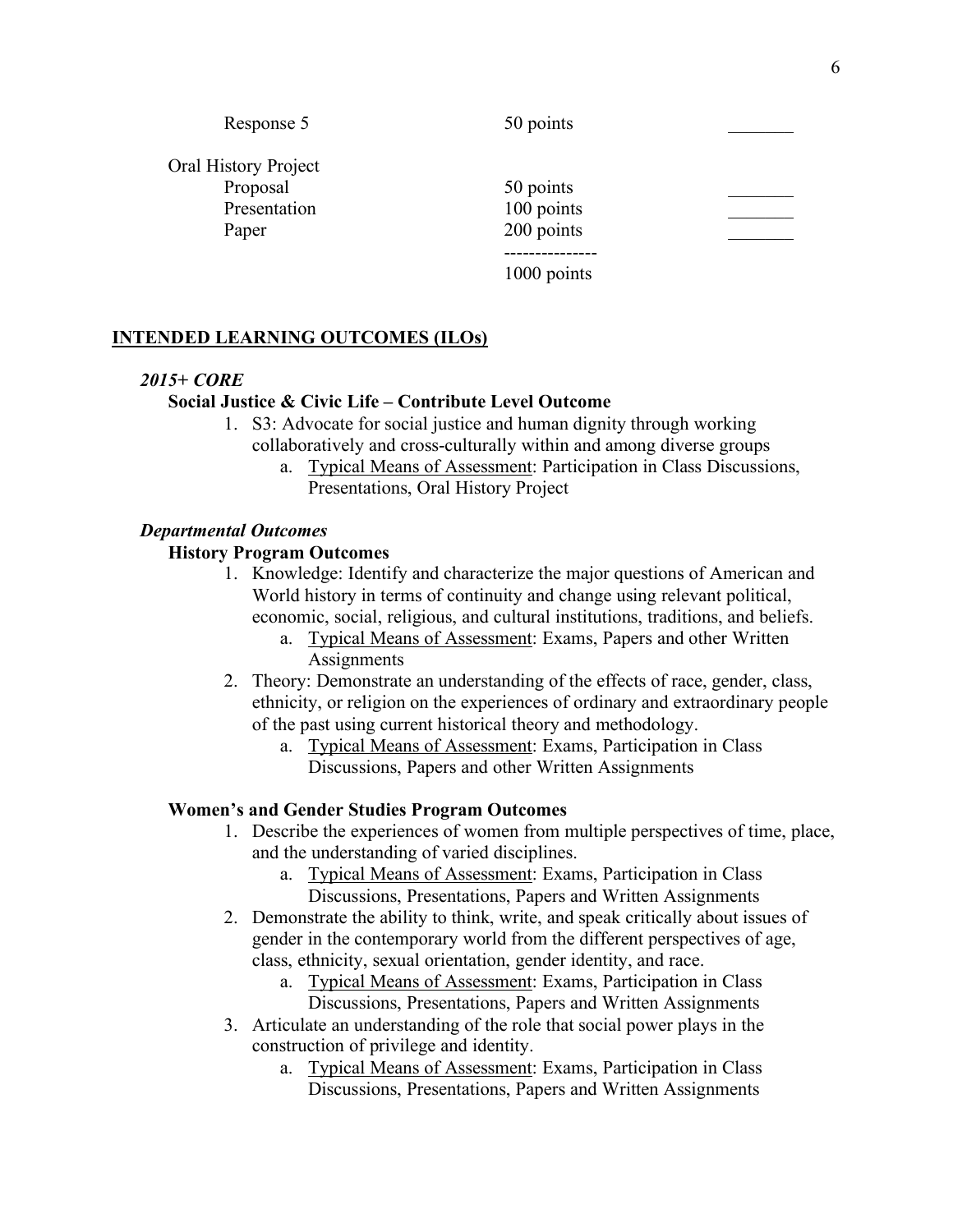# **SCHEDULE**

Reading assignments and schedule are subject to change with reasonable notice

# **Readings/Assignments must be completed by the date listed**

|--|

|           | <b>WEEK</b>                   |
|-----------|-------------------------------|
| Wed. 8/22 | <b>INTRODUCTION TO COURSE</b> |

## **WEEK 2**

| Mon. 8/27 | <i>Women's America</i> , Introduction; 12-23<br>$\bullet$ |
|-----------|-----------------------------------------------------------|
|           | Kathleen Brown, "The Anglo-Indian Gender"<br>$\circ$      |
|           | Frontier"                                                 |
| Wed. 8/29 | Women's America, 34-43<br>$\bullet$                       |
|           | Mary Beth Norton, "An Indentured Servant<br>$\circ$       |
|           | Identifies as 'Both Man and Woeman':                      |
|           | Jamestown, 1629"                                          |

# **WEEK 3**

| Mon. $9/3$ | <b>LABOR DAY – NO CLASS</b>                     |  |
|------------|-------------------------------------------------|--|
| Wed. 9/5   | <i>Women's America, 43-52; 84-86</i>            |  |
|            | o Laurel Thatcher Ulrich, "Three Inventories,   |  |
|            | Three Households"                               |  |
|            | $\circ$ Documents – European Women and the Law: |  |
|            | Examples from Colonial Connecticut              |  |

## **WEEK 4**

| Mon. $9/10$ | Women's America<br>$\bullet$                        | Response Group $A - #1$ |
|-------------|-----------------------------------------------------|-------------------------|
|             | o Documents – pgs. $106-109$                        | due by 10:00am          |
|             | Cornelia Hughes Dayton, "Taking the Trade:          |                         |
|             | Abortion and Gender Relations in an Eighteenth-     |                         |
|             | Century Village" [CANVAS]                           |                         |
| Wed. 9/12   | Women's America, 128-138; 179-188<br>$\bullet$      | Response Group $B - #1$ |
|             | Jeanne Boydston, "The Pastoralization of<br>$\circ$ | due by 10:00am          |
|             | Housework"                                          |                         |
|             | Sharon Block, "Lines of Color, Sex, and<br>$\circ$  |                         |
|             | Service: Sexual Coercion in the Early               |                         |
|             | Republic"                                           |                         |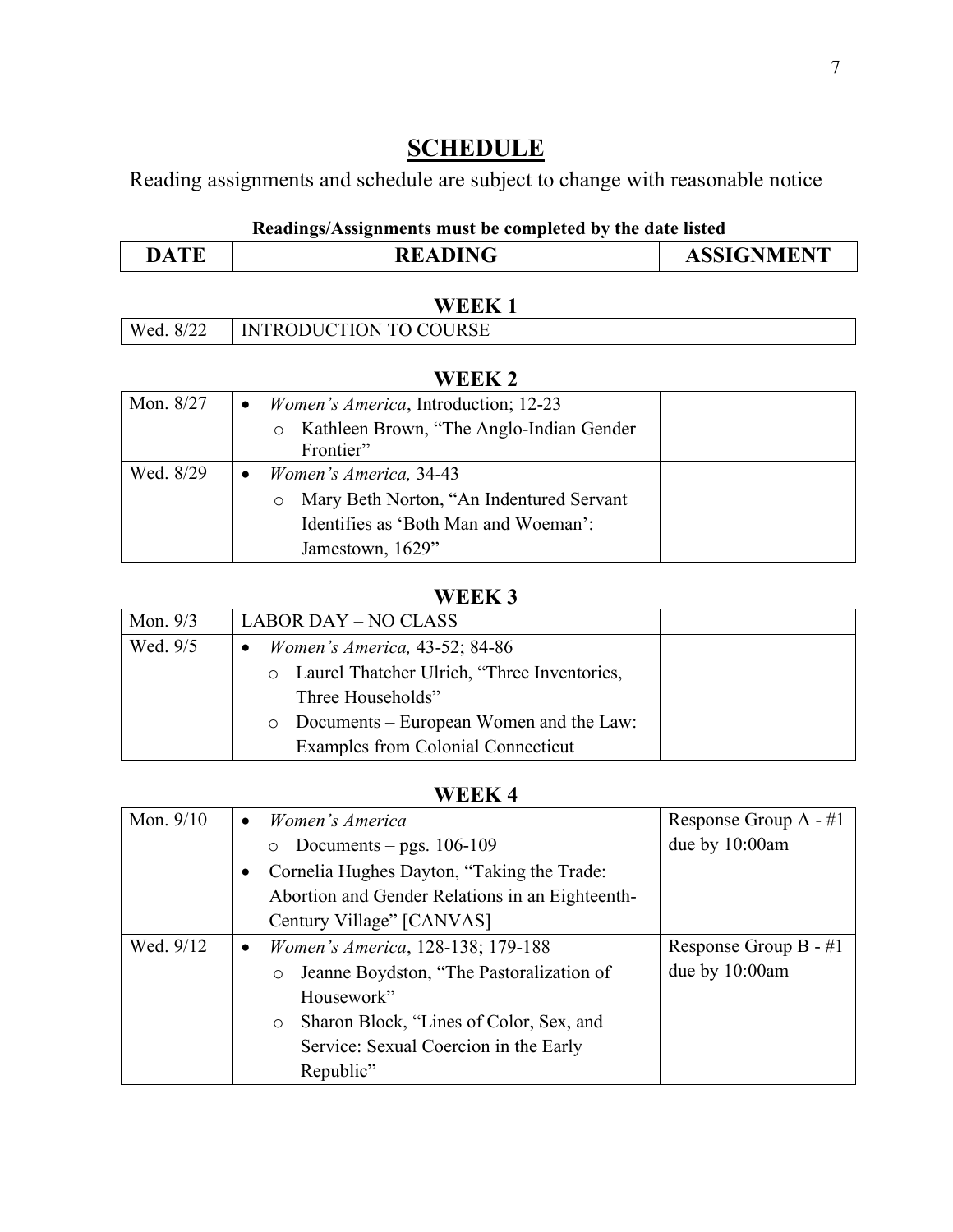| WEEK 5    |                                                         |                         |  |
|-----------|---------------------------------------------------------|-------------------------|--|
| Mon. 9/17 | Women's America, 189-212<br>$\bullet$                   | Response Group $C - #1$ |  |
|           | Carroll Smith-Rosenberg, "The Female World"<br>$\circ$  | due by $10:00$ am       |  |
|           | of Love and Ritual: Relations between Women             |                         |  |
|           | in Nineteenth-Century America"                          |                         |  |
|           | James C. Mohr, "Abortion in America"<br>$\circ$         |                         |  |
|           | Document – Comstock Act, 1873<br>$\bigcirc$             |                         |  |
| Wed. 9/19 | Women's America, 221-227; 238-254<br>$\bullet$          | Response Group $A - #2$ |  |
|           | Gerda Lerner, "The Meanings of Seneca Falls,<br>$\circ$ | due by 10:00am          |  |
|           | 1848-1998"                                              |                         |  |
|           | Documents – pgs. $238-254$<br>$\circ$                   |                         |  |

# **WEEK 6**

| Mon. 9/24 | Women's America, 267-276<br>$\bullet$             | Response Group $B - #2$ |
|-----------|---------------------------------------------------|-------------------------|
|           | Stephanie McCurry, "Women Numerous and<br>$\circ$ | due by 10:00am          |
|           | Armed: Politics and Policy on the Confederate     |                         |
|           | Home Front"                                       |                         |
| Wed. 9/26 | Women's America, 276-292<br>$\bullet$             | Response Group $C - #2$ |
|           | o Tera Hunter, "Reconstruction and the            | due by 10:00am          |
|           | Meanings of Freedom"                              |                         |
|           | Documents – pgs. $287-289$<br>$\circ$             |                         |

# **WEEK 7**

| Mon. 10/1 | Women's America, 289-295; 413-417<br>$\bullet$       | Response Group $A - #3$ |
|-----------|------------------------------------------------------|-------------------------|
|           | Documents $-289-295$<br>$\circ$                      | due by 10:00am          |
|           | Documents $-413-417$<br>$\bigcirc$                   |                         |
|           | Rebecca Edwards, "Pioneers at the Polls: Woman       |                         |
|           | Suffrage in the West" [CANVAS]                       |                         |
| Wed. 10/3 | Women's America, 420-428; 451-456<br>$\bullet$       | Response Group $B - #3$ |
|           | Joan Jacobs Brumberg, "Fasting Girls: The<br>$\circ$ | due by 10:00am          |
|           | Emerging Idea of Slenderness in American             |                         |
|           | Culture"                                             |                         |
|           | o Leslie J. Reagan, "When Abortion Was a             |                         |
|           | Crime: Reproduction and the Economy in the           |                         |
|           | Great Depression"                                    |                         |

# **WEEK 8**

| Mon. $10/8$   EXAM 1 |                                                                |  |
|----------------------|----------------------------------------------------------------|--|
|                      | $\vert$ Wed. 10/10 $\vert$ NO CLASS – FALL BREAK, OCT. 10 – 14 |  |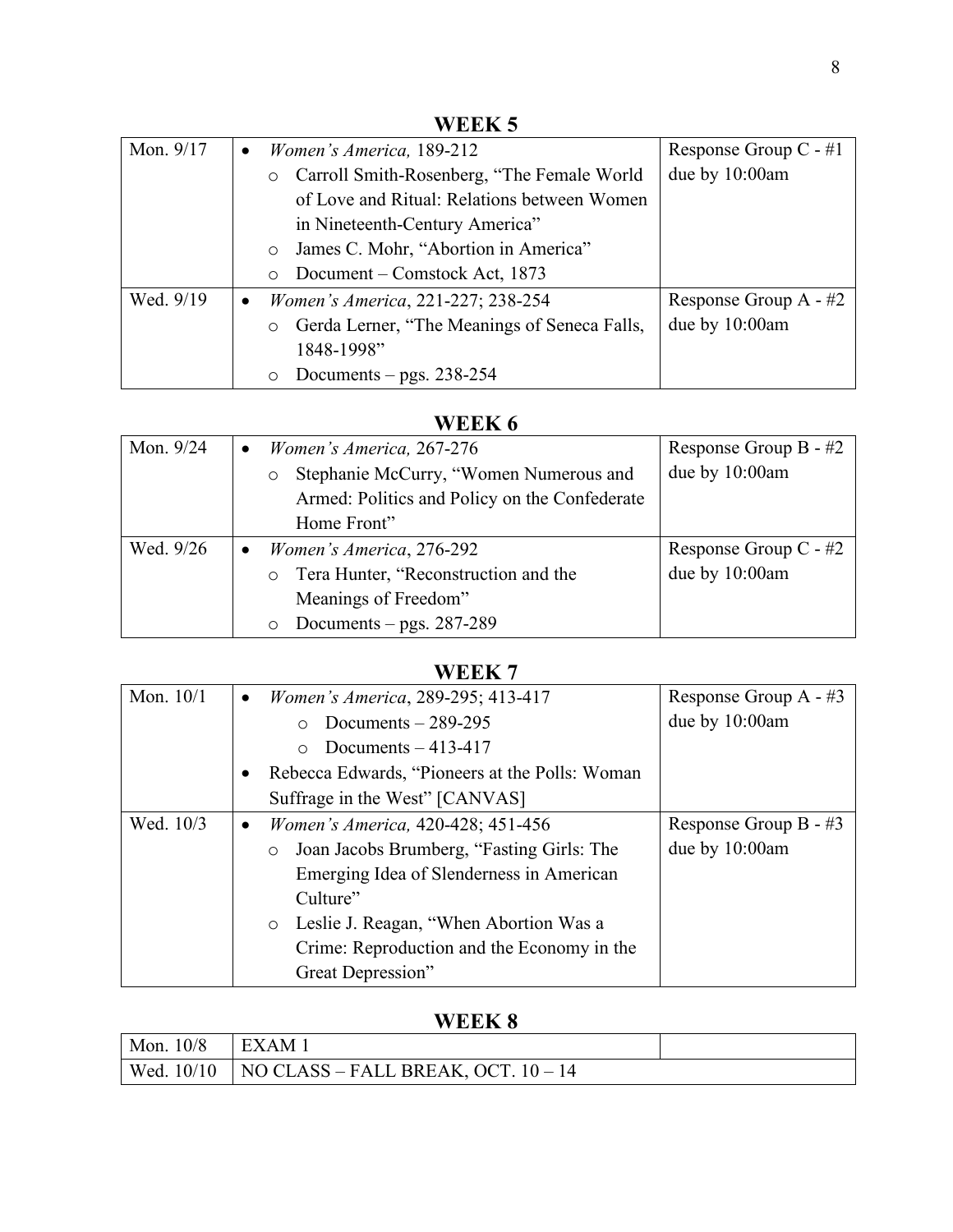**WEEK 9**

| Mon. $10/15$ $\bullet$ | Herland, 1-48                                  | Paper Proposal Due |
|------------------------|------------------------------------------------|--------------------|
|                        | Wed. $10/17$ $\bullet$ <i>Herland</i> , 49-108 |                    |

# **WEEK 10**

| Mon. 10/22 | Herland, 109-end                           |                         |
|------------|--------------------------------------------|-------------------------|
| Wed. 10/24 | Women's America, 503-512                   | Response Group $C - #3$ |
|            | • Nancy Cott, "Equal Rights and Economic   | due by 10:00am          |
|            | Roles: The Conflict over the Equal Rights  |                         |
|            | Amendment in the 1920s"                    |                         |
|            | Begin reading Coming of Age in Mississippi |                         |

## **WEEK 11**

| Mon. 10/29 | Women's America, 536-547<br>$\bullet$          | Response Group A - #4 |
|------------|------------------------------------------------|-----------------------|
|            | o Ruth Milkman, "Gender at Work: The Sexual    | due by 10:00am        |
|            | Division of Labor During World War II"         |                       |
|            | Ruth Bailey and David Farber, "Prostitutes on  |                       |
|            | Strike: The Women of Hotel Street during World |                       |
|            | War II" [CANVAS]                               |                       |
|            | Continue reading Coming of Age in Mississippi  |                       |
| Wed. 10/31 | Women's America, 550-558<br>$\bullet$          | Response Group B - #4 |
|            | o Susan Cahn, "Mannishness,' Lesbianism, and   | due by 10:00am        |
|            | Homophobia in U.S. Women's Sports"             |                       |
|            | Continue reading Coming of Age in Mississippi  |                       |

## **WEEK 12**

| Mon. $11/5$ | Coming of Age in Mississippi, Part I, 1-123    | Response Group C - #4<br>due by 10:00am   |
|-------------|------------------------------------------------|-------------------------------------------|
| Wed. 11/7   | Coming of Age in Mississippi, Part II, 127-233 | Response Group A $-$ #5<br>due by 10:00am |

# **WEEK 13**

| Mon. $11/12$ | Coming of Age in Mississippi, Part III, 237-282 | Response Group B - $#5$ |
|--------------|-------------------------------------------------|-------------------------|
|              |                                                 | due by $10:00$ am       |
| Wed. 11/14   | Coming of Age in Mississippi, Part IV, 283-424  | Response Group C - #5   |
|              |                                                 | due by $10:00$ am       |

# **WEEK 14**

| Mon. $11/19$ $\bullet$ | Women's America             |  |
|------------------------|-----------------------------|--|
|                        | $\circ$ Documents – 606-614 |  |
|                        | $\circ$ Documents – 656-677 |  |